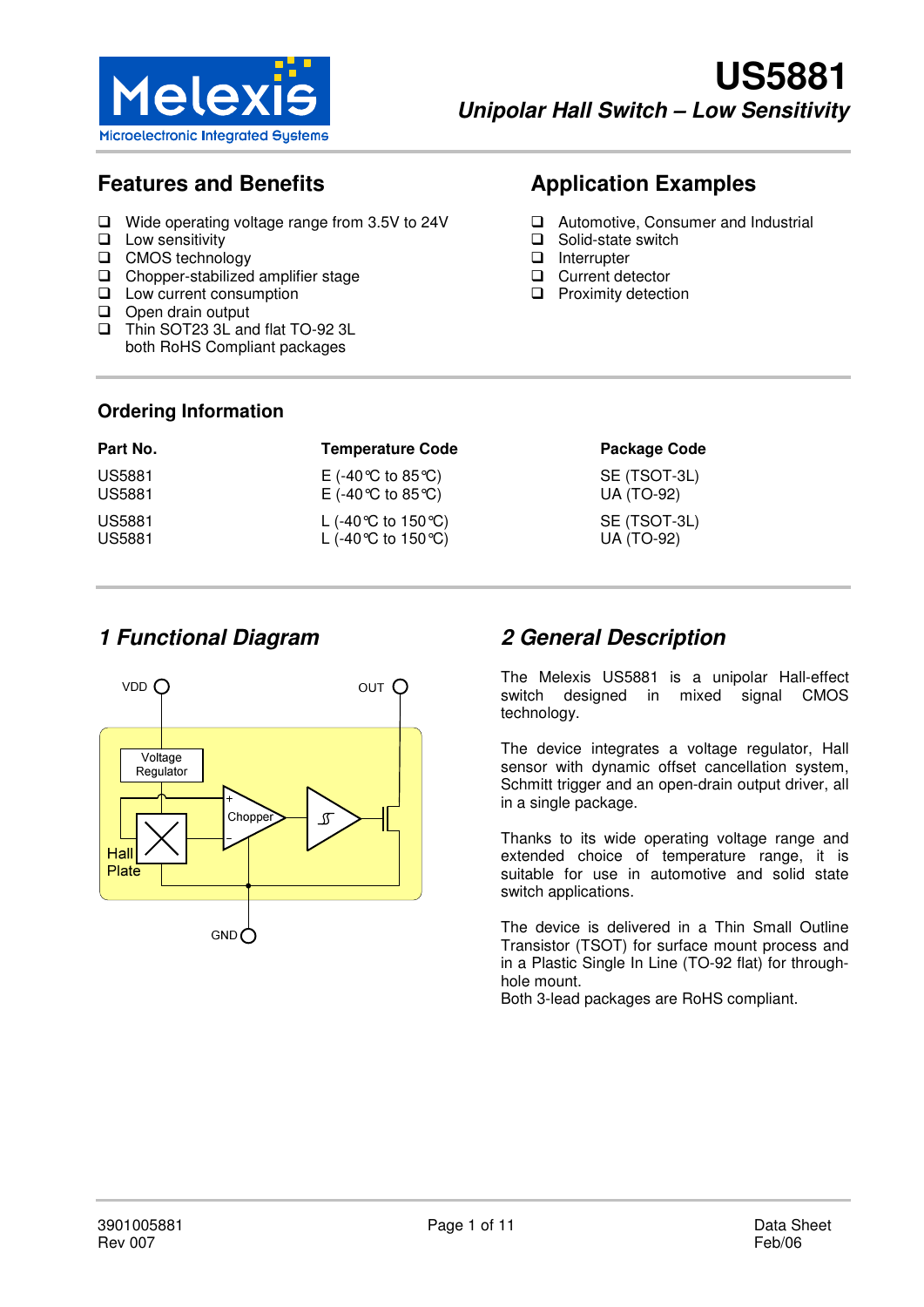

# **Table of Contents**

| 14 Standard information regarding manufacturability of Melexis products with |  |
|------------------------------------------------------------------------------|--|
|                                                                              |  |
|                                                                              |  |
|                                                                              |  |
|                                                                              |  |
|                                                                              |  |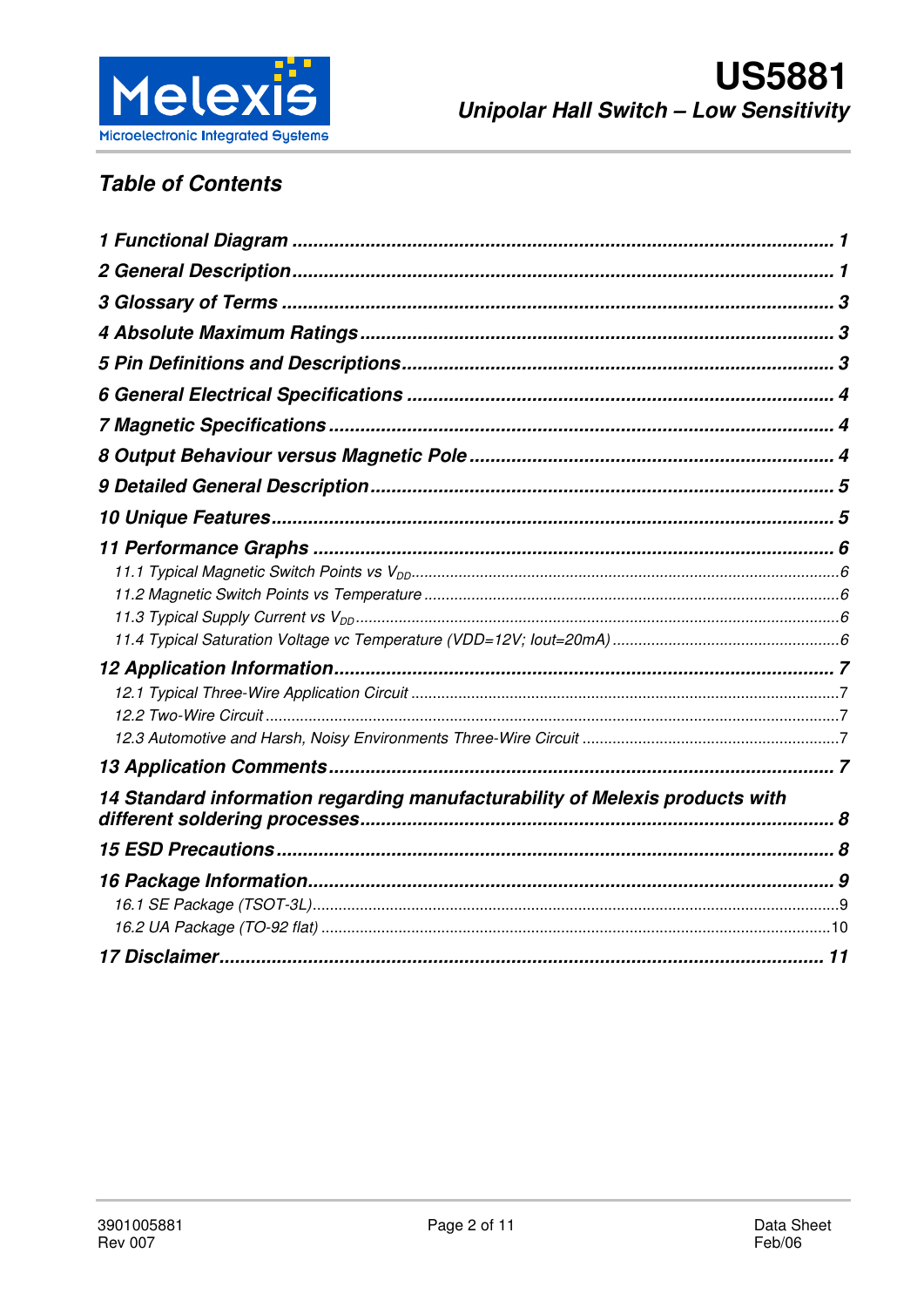

# **3 Glossary of Terms**

| MilliTesla (mT), Gauss | Units of magnetic flux density:                                                                    |
|------------------------|----------------------------------------------------------------------------------------------------|
|                        | $1mT = 10$ Gauss                                                                                   |
| <b>RoHS</b>            | <b>Restriction of Hazardous Substances</b>                                                         |
| <b>TSOT</b>            | Thin Small Outline Transistor (TSOT package) – also referred with the Melexis<br>package code "SE" |
| <b>ESD</b>             | Electro-Static Discharge                                                                           |
| <b>BLDC</b>            | <b>Brush-Less Direct-Current</b>                                                                   |

### **4 Absolute Maximum Ratings**

| Parameter                    | Symbol | Value      | <b>Units</b> |
|------------------------------|--------|------------|--------------|
| <b>Supply Voltage</b>        | Vdd    | 28         |              |
| <b>Supply Current</b>        | Idd    | 50         | mA           |
| Output Voltage               | VOUT   | 28         |              |
| <b>Output Current</b>        | Iout   | 50         | mA           |
| Storage Temperature Range    | Τs     | -50 to 150 | °C           |
| Maximum Junction Temperature |        | 165        | ۰c           |

Table 1: Absolute maximum ratings

Exceeding the absolute maximum ratings may cause permanent damage. Exposure to absolute-maximumrated conditions for extended periods may affect device reliability.

| <b>Operating Temperature Range</b> | Symbol | Valuel       | Units   |
|------------------------------------|--------|--------------|---------|
| Temperature Suffix "E"             |        | -40 to 85    | $\circ$ |
| l Temperature Suffix "L"           |        | $-40$ to 150 | $\circ$ |

# **5 Pin Definitions and Descriptions**

| ISE Pin No | <b>UA Pin Nº</b> | I Name     | I vpe  | <b>Function</b>       |
|------------|------------------|------------|--------|-----------------------|
|            |                  | VDD        | Supply | Supply Voltage pin    |
|            |                  | OUT        | Output | Open Drain Output pin |
|            |                  | <b>GND</b> | Ground | Ground pin            |

Table 2: Pin definitions and descriptions



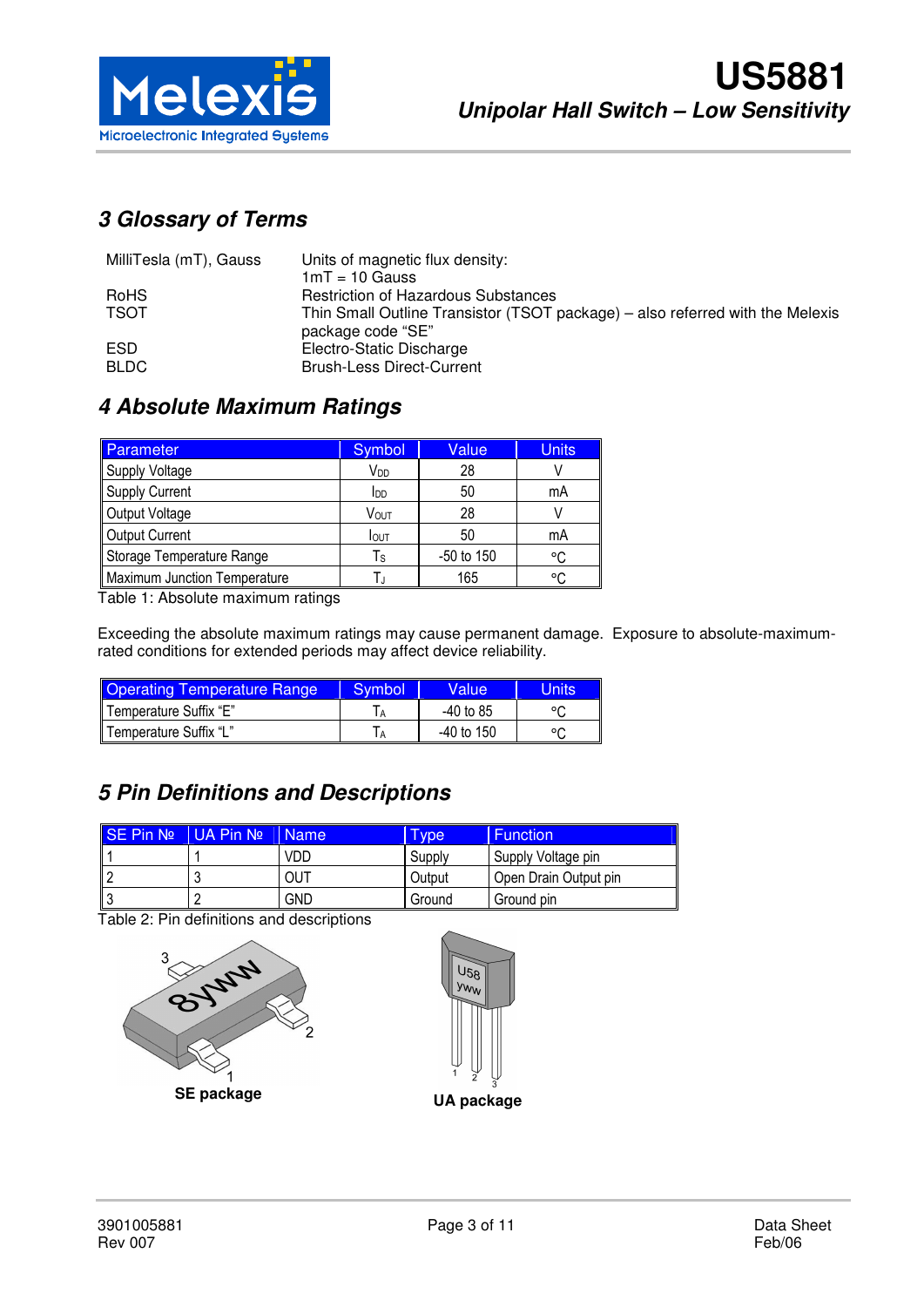

# **6 General Electrical Specifications**

|  |  |  |  | DC Operating Parameters $T_A = 25^{\circ}C$ , $V_{DD} = 12V$ (unless otherwise specified) |
|--|--|--|--|-------------------------------------------------------------------------------------------|
|--|--|--|--|-------------------------------------------------------------------------------------------|

| Parameter                        | Symbol            | <b>Test Conditions</b>          | <b>Min</b> | Typ  | <b>Max</b> | <b>Units</b> |
|----------------------------------|-------------------|---------------------------------|------------|------|------------|--------------|
| Supply Voltage                   | Vdd               | Operating                       | 3.5        |      | 24         | V            |
| Supply Current                   | $I_{DD}$          | $B < B_{RP}$                    | 1.5        | 2.5  | 5          | mA           |
| <b>Output Saturation Voltage</b> | V <sub>DSon</sub> | $I_{OUT} = 20mA$ , $B > B_{OP}$ |            | 0.4  | 0.5        |              |
| Output Leakage Current           | <b>OFF</b>        | $B < B_{RP}$ , $V_{OUT} = 24V$  |            | 0.01 | 10         | μA           |
| Output Rise Time                 | t                 | $R_L = 1k\Omega$ , $C_L = 20pF$ |            | 0.25 |            | μs           |
| Output Fall Time                 |                   | $R_L = 1k\Omega$ , $C_L = 20pF$ |            | 0.25 |            | μs           |
| Maximum Switching Frequency      | F <sub>sw</sub>   |                                 |            | 10   |            | <b>KHz</b>   |
| SE Package Thermal Resistance    | R <sub>TH</sub>   | Single layer (1S) Jedec board   |            | 301  |            | °C/W         |
| UA Package Thermal Resistance    | R <sub>TH</sub>   |                                 |            | 200  |            | °C/W         |

Table 3: Electrical specifications

## **7 Magnetic Specifications**

DC Operating Parameters  $T_A = 25^{\circ}$ C, V<sub>DD</sub> = 12V (unless otherwise specified)

| Parameter              | Symbol                 | <b>Fest Conditions</b> | Min | <b>Typ</b> | <b>Max</b>               | Units |
|------------------------|------------------------|------------------------|-----|------------|--------------------------|-------|
| <b>Operating Point</b> | <b>Bop</b>             |                        | 15  | 25         | 30                       | mı    |
| Release Point          | <b>B</b> <sub>RP</sub> |                        | 9.5 | 20         | $\overline{\phantom{a}}$ | m     |
| <b>Hysteresis</b>      | <b>B</b> HYST          |                        |     | ⌒<br>د.4   | 5.5                      | ml    |

Table 4: Magnetic specifications

# **8 Output Behaviour versus Magnetic Pole**

DC Operating Parameters  $T_A = -40^{\circ}$ C to 150°C,  $V_{DD} = 3.5V$  to 24V (unless otherwise specified)

| <b>Parameter</b>            | Test Conditions (SE)              | <b>IOUT (SE) OUT (UA)</b> |      |
|-----------------------------|-----------------------------------|---------------------------|------|
| South pole                  | B > B <sub>OP</sub>               | Hiah                      | Low  |
| Null or weak magnetic field | $B \rightarrow 0$ or $B < B_{RP}$ | High                      | High |
| North pole                  | B > B <sub>OP</sub>               | Low                       | High |

Table 5: Output behaviour versus magnetic pole



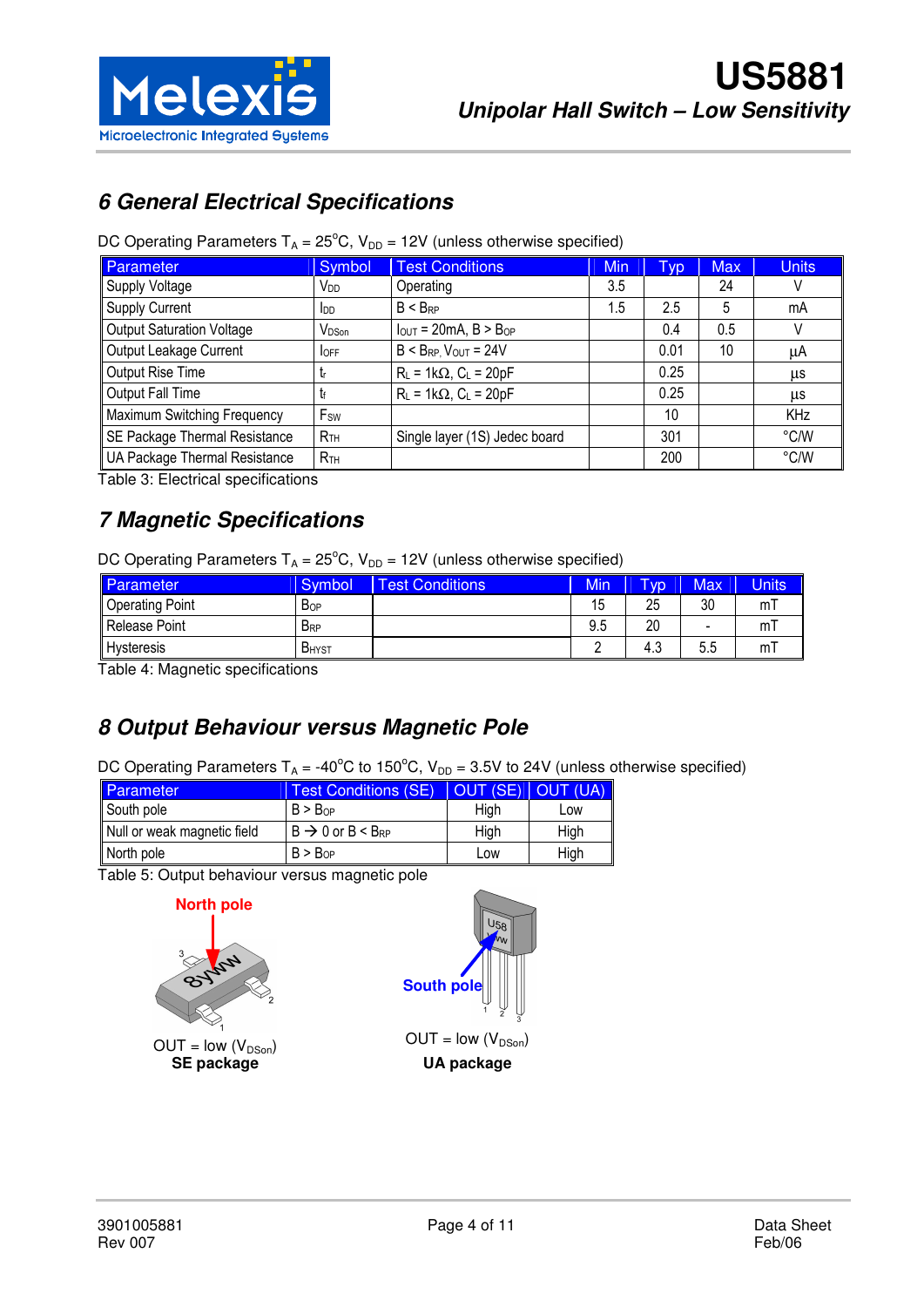

# **9 Detailed General Description**

Based on mixed signal CMOS technology, Melexis US5881 is a Hall-effect device with low magnetic sensitivity. Its sensitivity enables high accuracy in position sensing by the use of small air gap.

The chopper-stabilized amplifier uses switched capacitor technique to suppress the offset generally observed with Hall sensors and amplifiers. The CMOS technology makes this advanced technique possible and contributes to smaller chip size and lower current consumption than bipolar technology. The small chip size is also an important factor to minimize the effect of physical stress.

This combination results in more stable magnetic characteristics and enables faster and more precise design.

The wide operating voltage from 3.5V to 24V, "L" and "E" operating temperature range and low current consumption make this device especially suitable for automotive solid state switch applications.

The output signal is open-drain type. Such output allows simple connectivity with TTL or CMOS logic by using a pull-up resistor tied between a pull-up voltage and the device output.

# **10 Unique Features**

The US5881 exhibits unipolar magnetic switching characteristics. Therefore, it operates only with one magnetic pole.



The UA package is south pole active: Applying a south magnetic pole greater than  $B_{OP}$  facing the branded side of the package switches the output low.

The SE package is north pole active: Applying a north magnetic pole greater than  $B_{OP}$  facing the branded side of the package switches the output low.

Removing the magnetic field  $(B\rightarrow 0)$  switches the output high. The use of the opposite magnetic pole facing the branded side does not affect the output state.

A magnetic hysteresis  $B_{HYST}$  keeps  $B_{OP}$  and  $B_{RP}$  separated by a minimal value. This hysteresis prevents output oscillation near the switching point.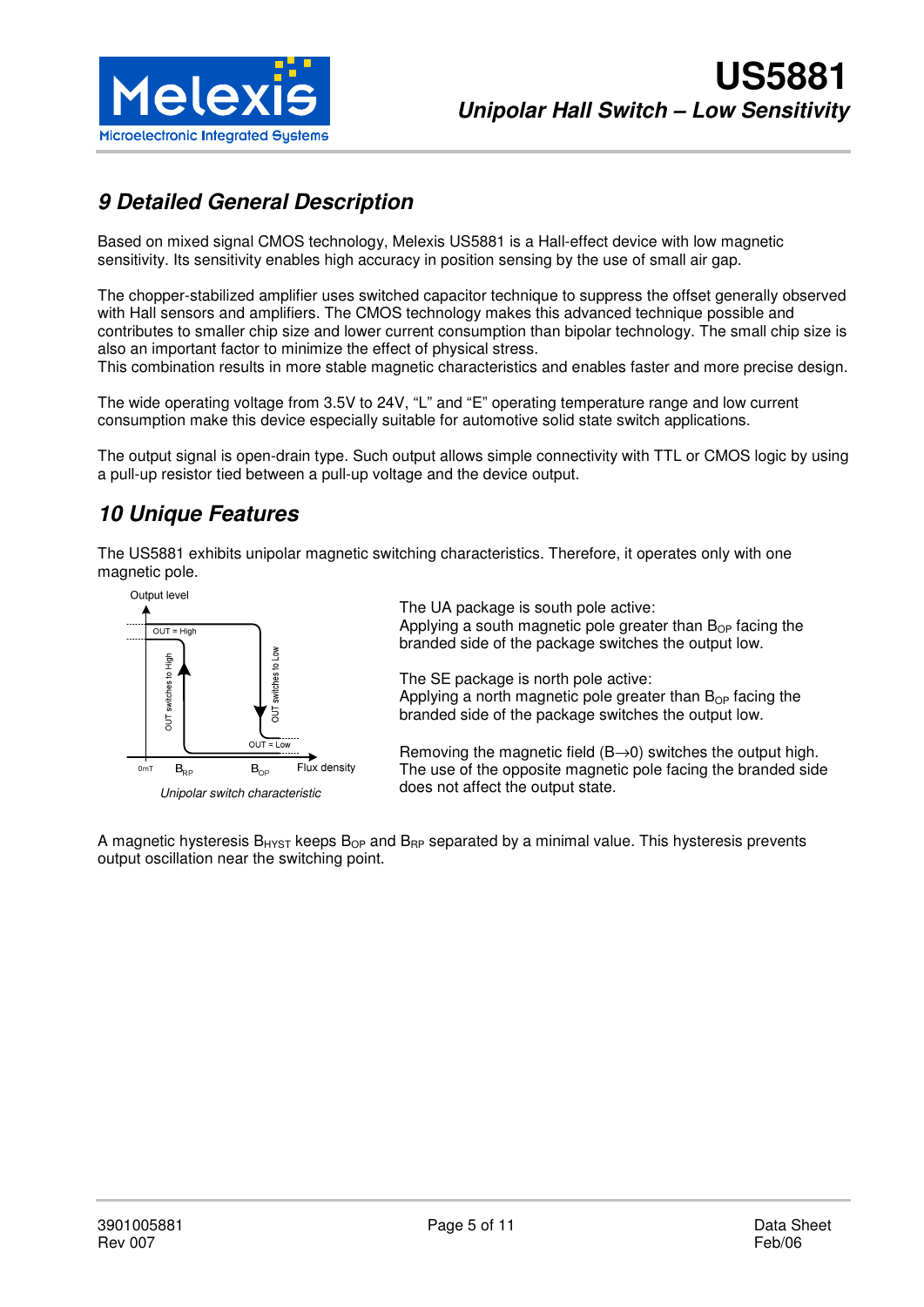

# **11 Performance Graphs**

### **11.1 Typical Magnetic Switch Points vs**   $V_{DD}$



**11.3 Typical Supply Current vs V<sub>DD</sub>** 



**11.2 Magnetic Switch Points vs Temperature** 



**11.4 Typical Saturation Voltage vc Temperature (VDD=12V; Iout=20mA)** 

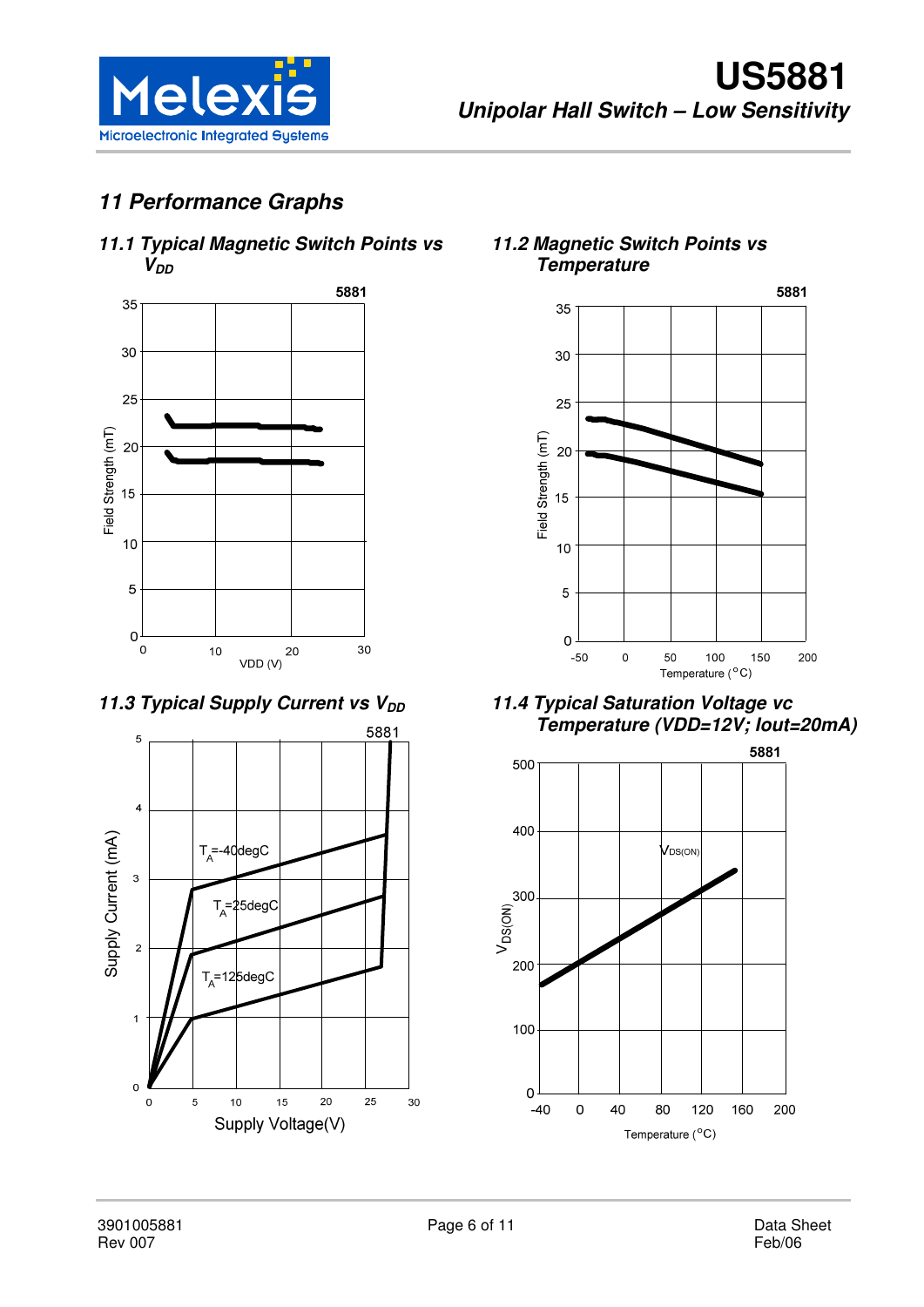

# **12 Application Information**

### **12.1 Typical Three-Wire Application Circuit**



**12.3 Automotive and Harsh, Noisy Environments Three-Wire Circuit** 





Note:

With this circuit, precise ON and OFF currents can be detected using only two connecting wires.

The resistors RL and Rb can be used to bias the input current. Refer to the part specifications for limiting values.

 $B_{RP}$ :  $I_{OFF} = I_R + I_{DD} = V_{DD}/R_b + I_{DD}$  $B_{OP}$ :  $I_{ON} = I_{OFF} + I_{OUT} = I_{OFF} + V_{DD}/R_L$ 

# **13 Application Comments**

For proper operation, a 100nF bypass capacitor should be placed as close as possible to the device between the  $V_{DD}$  and ground pin.

For reverse voltage protection, it is recommended to connect a resistor or a diode in series with the  $V_{DD}$  pin. When using a resistor, three points are important:

- the resistor has to limit the reverse current to 50mA maximum ( $V_{CC}$  / R1  $\leq$  50mA)
- the resulting device supply voltage V<sub>DD</sub> has to be higher than V<sub>DD</sub> min (V<sub>DD</sub> = V<sub>CC</sub> R1.I<sub>DD</sub>)
- the resistor has to withstand the power dissipated in reverse voltage condition ( $\overline{P}_D = V_{CC}^2 / R1$ )

When using a diode, a reverse current cannot flow and the voltage drop is almost constant ( $\approx$ 0.7V).

Therefore, a 100Ω/0.25W resistor for 5V application and a diode for higher supply voltage are recommended. Both solutions provide the required reverse voltage protection.

When a weak power supply is used or when the device is intended to be used in noisy environment, it is recommended that figure 13.3 from the Application Information section is used. The low-pass filter formed by R1 and C1 and the zener diode Z1 bypass the disturbances or voltage spikes occurring on the device supply voltage  $V_{DD}$ . The diode D1 provides additional reverse voltage protection.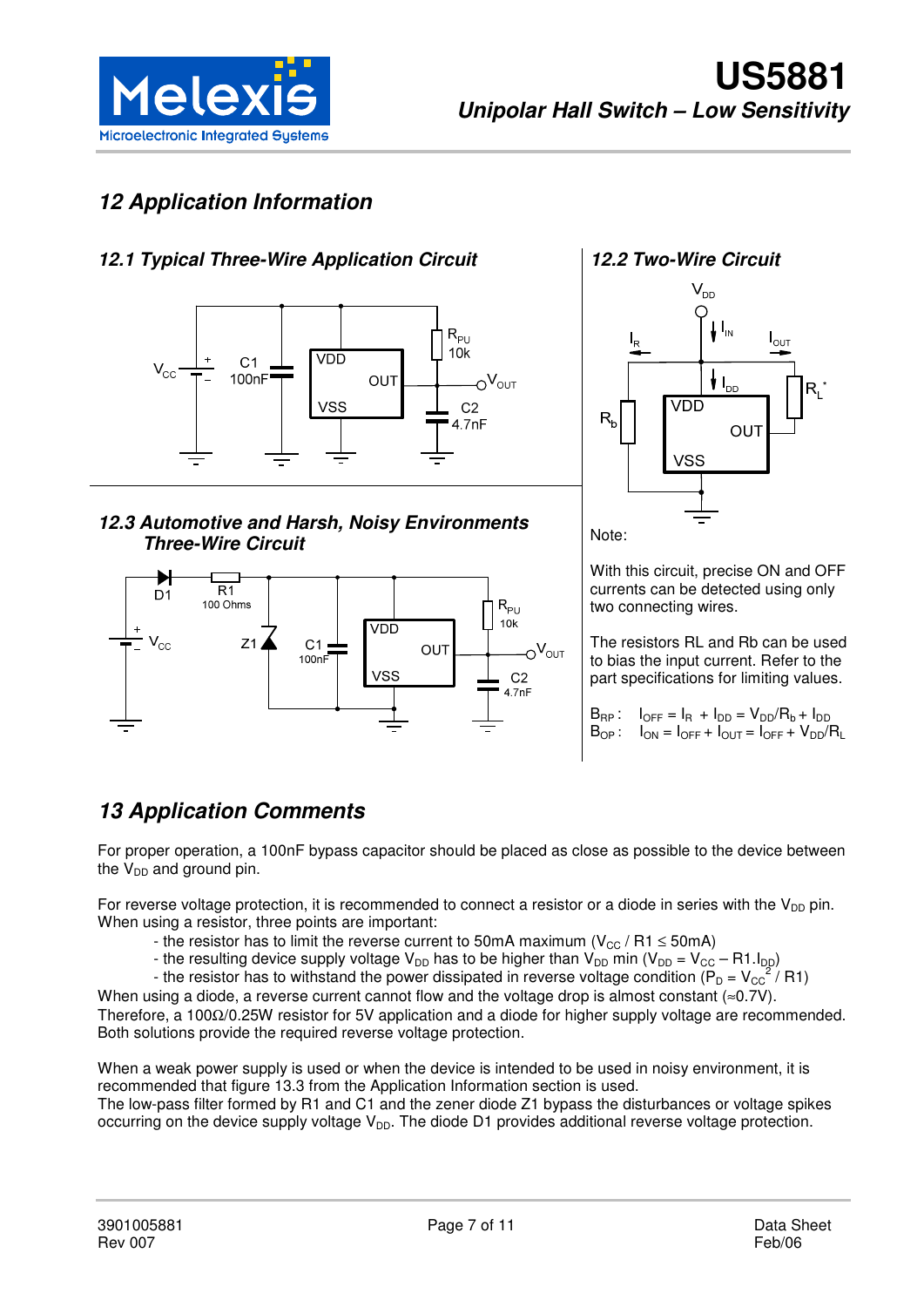

### **14 Standard information regarding manufacturability of Melexis products with different soldering processes**

Our products are classified and qualified regarding soldering technology, solderability and moisture sensitivity level according to following test methods:

#### **Reflow Soldering SMD's (Surface Mount Devices)**

- IPC/JEDEC J-STD-020 Moisture/Reflow Sensitivity Classification for Nonhermetic Solid State Surface Mount Devices (classification reflow profiles according to table 5-2)
- EIA/JEDEC JESD22-A113 Preconditioning of Nonhermetic Surface Mount Devices Prior to Reliability Testing (reflow profiles according to table 2)

#### **Wave Soldering SMD's (Surface Mount Devices) and THD's (Through Hole Devices)**

- EN60749-20 Resistance of plastic- encapsulated SMD's to combined effect of moisture and soldering heat
- EIA/JEDEC JESD22-B106 and EN60749-15 Resistance to soldering temperature for through-hole mounted devices

#### **Iron Soldering THD's (Through Hole Devices)**

• EN60749-15 Resistance to soldering temperature for through-hole mounted devices

#### **Solderability SMD's (Surface Mount Devices) and THD's (Through Hole Devices)**

• EIA/JEDEC JESD22-B102 and EN60749-21 **Solderability** 

For all soldering technologies deviating from above mentioned standard conditions (regarding peak temperature, temperature gradient, temperature profile etc) additional classification and qualification tests have to be agreed upon with Melexis.

The application of Wave Soldering for SMD's is allowed only after consulting Melexis regarding assurance of adhesive strength between device and board.

Melexis is contributing to global environmental conservation by promoting **lead free** solutions. For more information on qualifications of **RoHS** compliant products (RoHS = European directive on the Restriction Of the use of certain Hazardous Substances) please visit the quality page on our website: http://www.melexis.com/quality.asp

### **15 ESD Precautions**

Electronic semiconductor products are sensitive to Electro Static Discharge (ESD). Always observe Electro Static Discharge control procedures whenever handling semiconductor products.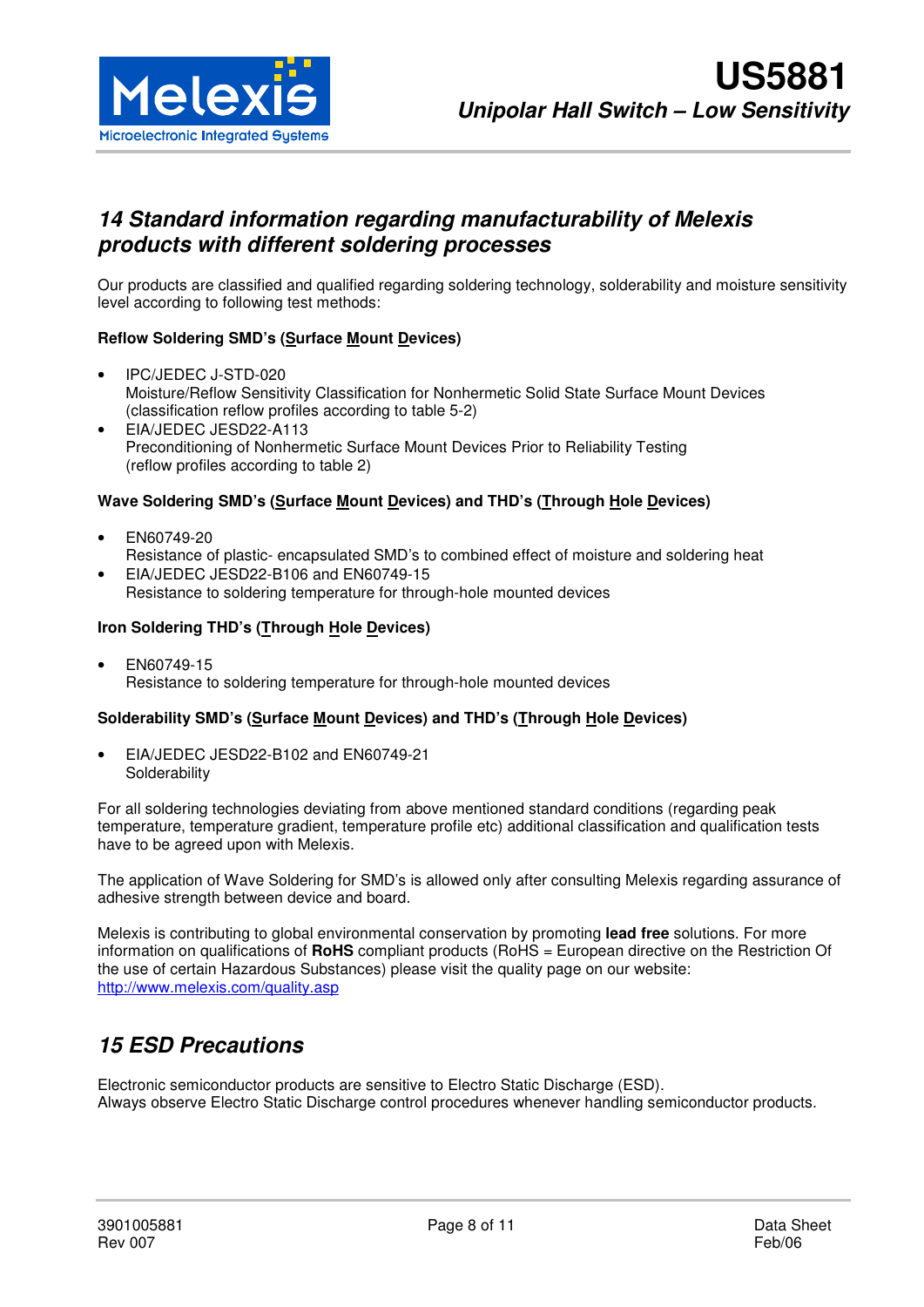

# **16 Package Information**

### **16.1 SE Package (TSOT-3L)**

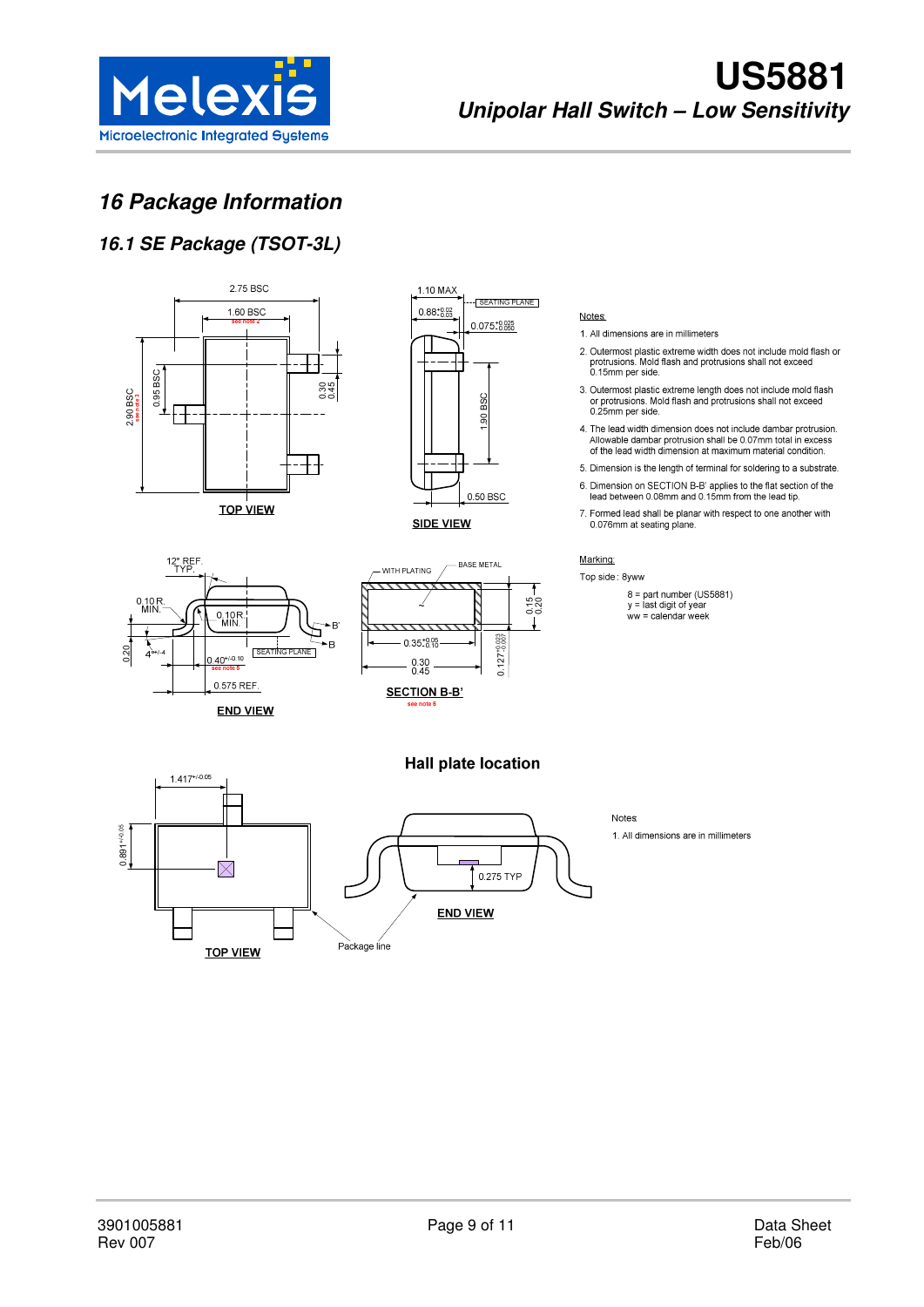

### **16.2 UA Package (TO-92 flat)**



#### Notes:

- 1. All dimensions are in millimeters
- 2. Package dimension exclusive molding flash.
- 3. The end flash shall not exceed 0.127 mm on each side.
- 4. To preserve reliability, it is recommended to have total lead length equal to 2.5mm minimum, measured from the package line.

#### Marking:

1<sup>st</sup> Line: U58 - Part number (US5881)

2<sup>nd</sup> Line: yww

y - last digit of year ww - calendar week





### **Hall plate location**



#### Notes: 1. All dimensions are in millimeters